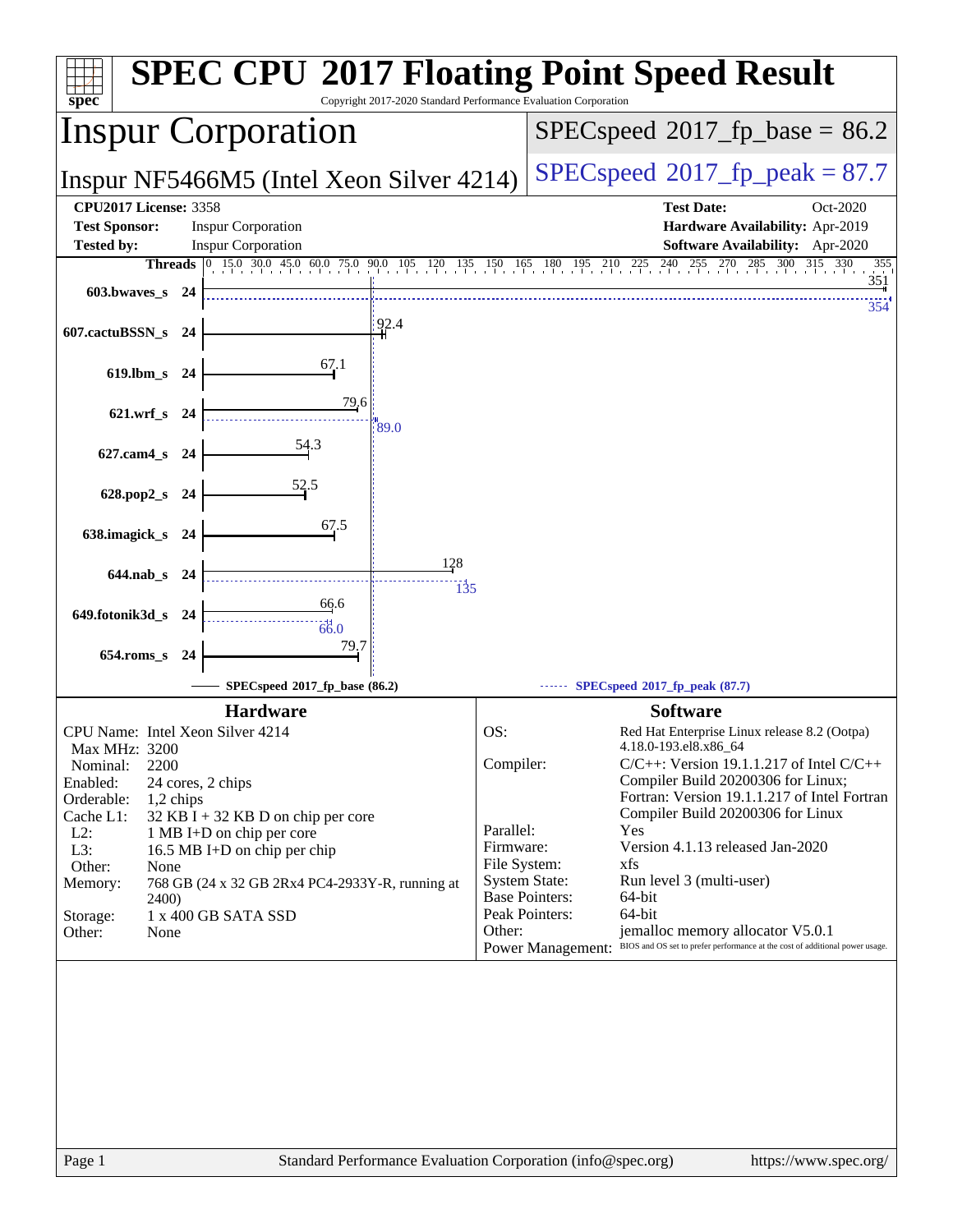#### **[spec](http://www.spec.org/) [SPEC CPU](http://www.spec.org/auto/cpu2017/Docs/result-fields.html#SPECCPU2017FloatingPointSpeedResult)[2017 Floating Point Speed Result](http://www.spec.org/auto/cpu2017/Docs/result-fields.html#SPECCPU2017FloatingPointSpeedResult)** Copyright 2017-2020 Standard Performance Evaluation Corporation Inspur Corporation Inspur NF5466M5 (Intel Xeon Silver 4214) [SPECspeed](http://www.spec.org/auto/cpu2017/Docs/result-fields.html#SPECspeed2017fppeak)<sup>®</sup>[2017\\_fp\\_peak = 8](http://www.spec.org/auto/cpu2017/Docs/result-fields.html#SPECspeed2017fppeak)7.7  $SPECspeed*2017_fp\_base = 86.2$  $SPECspeed*2017_fp\_base = 86.2$ **[CPU2017 License:](http://www.spec.org/auto/cpu2017/Docs/result-fields.html#CPU2017License)** 3358 **[Test Date:](http://www.spec.org/auto/cpu2017/Docs/result-fields.html#TestDate)** Oct-2020 **[Test Sponsor:](http://www.spec.org/auto/cpu2017/Docs/result-fields.html#TestSponsor)** Inspur Corporation **[Hardware Availability:](http://www.spec.org/auto/cpu2017/Docs/result-fields.html#HardwareAvailability)** Apr-2019 **[Tested by:](http://www.spec.org/auto/cpu2017/Docs/result-fields.html#Testedby)** Inspur Corporation **[Software Availability:](http://www.spec.org/auto/cpu2017/Docs/result-fields.html#SoftwareAvailability)** Apr-2020 **[Results Table](http://www.spec.org/auto/cpu2017/Docs/result-fields.html#ResultsTable) [Benchmark](http://www.spec.org/auto/cpu2017/Docs/result-fields.html#Benchmark) [Threads](http://www.spec.org/auto/cpu2017/Docs/result-fields.html#Threads) [Seconds](http://www.spec.org/auto/cpu2017/Docs/result-fields.html#Seconds) [Ratio](http://www.spec.org/auto/cpu2017/Docs/result-fields.html#Ratio) [Seconds](http://www.spec.org/auto/cpu2017/Docs/result-fields.html#Seconds) [Ratio](http://www.spec.org/auto/cpu2017/Docs/result-fields.html#Ratio) [Seconds](http://www.spec.org/auto/cpu2017/Docs/result-fields.html#Seconds) [Ratio](http://www.spec.org/auto/cpu2017/Docs/result-fields.html#Ratio) Base [Threads](http://www.spec.org/auto/cpu2017/Docs/result-fields.html#Threads) [Seconds](http://www.spec.org/auto/cpu2017/Docs/result-fields.html#Seconds) [Ratio](http://www.spec.org/auto/cpu2017/Docs/result-fields.html#Ratio) [Seconds](http://www.spec.org/auto/cpu2017/Docs/result-fields.html#Seconds) [Ratio](http://www.spec.org/auto/cpu2017/Docs/result-fields.html#Ratio) [Seconds](http://www.spec.org/auto/cpu2017/Docs/result-fields.html#Seconds) [Ratio](http://www.spec.org/auto/cpu2017/Docs/result-fields.html#Ratio) Peak** [603.bwaves\\_s](http://www.spec.org/auto/cpu2017/Docs/benchmarks/603.bwaves_s.html) 24 **[168](http://www.spec.org/auto/cpu2017/Docs/result-fields.html#Median) [351](http://www.spec.org/auto/cpu2017/Docs/result-fields.html#Median)** 169 350 168 352 24 167 354 **[167](http://www.spec.org/auto/cpu2017/Docs/result-fields.html#Median) [354](http://www.spec.org/auto/cpu2017/Docs/result-fields.html#Median)** 167 354 [607.cactuBSSN\\_s](http://www.spec.org/auto/cpu2017/Docs/benchmarks/607.cactuBSSN_s.html) 24 **[180](http://www.spec.org/auto/cpu2017/Docs/result-fields.html#Median) [92.4](http://www.spec.org/auto/cpu2017/Docs/result-fields.html#Median)** 182 91.7 178 93.9 24 **[180](http://www.spec.org/auto/cpu2017/Docs/result-fields.html#Median) [92.4](http://www.spec.org/auto/cpu2017/Docs/result-fields.html#Median)** 182 91.7 178 93.9 [619.lbm\\_s](http://www.spec.org/auto/cpu2017/Docs/benchmarks/619.lbm_s.html) 24 78.2 67.0 **[78.0](http://www.spec.org/auto/cpu2017/Docs/result-fields.html#Median) [67.1](http://www.spec.org/auto/cpu2017/Docs/result-fields.html#Median)** 77.5 67.6 24 78.2 67.0 **[78.0](http://www.spec.org/auto/cpu2017/Docs/result-fields.html#Median) [67.1](http://www.spec.org/auto/cpu2017/Docs/result-fields.html#Median)** 77.5 67.6 [621.wrf\\_s](http://www.spec.org/auto/cpu2017/Docs/benchmarks/621.wrf_s.html) 24 168 78.9 **[166](http://www.spec.org/auto/cpu2017/Docs/result-fields.html#Median) [79.6](http://www.spec.org/auto/cpu2017/Docs/result-fields.html#Median)** 166 79.7 24 **[149](http://www.spec.org/auto/cpu2017/Docs/result-fields.html#Median) [89.0](http://www.spec.org/auto/cpu2017/Docs/result-fields.html#Median)** 147 89.7 149 88.6 [627.cam4\\_s](http://www.spec.org/auto/cpu2017/Docs/benchmarks/627.cam4_s.html) 24 **[163](http://www.spec.org/auto/cpu2017/Docs/result-fields.html#Median) [54.3](http://www.spec.org/auto/cpu2017/Docs/result-fields.html#Median)** 163 54.2 163 54.3 24 **[163](http://www.spec.org/auto/cpu2017/Docs/result-fields.html#Median) [54.3](http://www.spec.org/auto/cpu2017/Docs/result-fields.html#Median)** 163 54.2 163 54.3 [628.pop2\\_s](http://www.spec.org/auto/cpu2017/Docs/benchmarks/628.pop2_s.html) 24 224 53.0 227 52.2 **[226](http://www.spec.org/auto/cpu2017/Docs/result-fields.html#Median) [52.5](http://www.spec.org/auto/cpu2017/Docs/result-fields.html#Median)** 24 224 53.0 227 52.2 **[226](http://www.spec.org/auto/cpu2017/Docs/result-fields.html#Median) [52.5](http://www.spec.org/auto/cpu2017/Docs/result-fields.html#Median)** [638.imagick\\_s](http://www.spec.org/auto/cpu2017/Docs/benchmarks/638.imagick_s.html) 24 214 67.5 **[214](http://www.spec.org/auto/cpu2017/Docs/result-fields.html#Median) [67.5](http://www.spec.org/auto/cpu2017/Docs/result-fields.html#Median)** 213 67.6 24 214 67.5 **[214](http://www.spec.org/auto/cpu2017/Docs/result-fields.html#Median) [67.5](http://www.spec.org/auto/cpu2017/Docs/result-fields.html#Median)** 213 67.6 [644.nab\\_s](http://www.spec.org/auto/cpu2017/Docs/benchmarks/644.nab_s.html) 24 136 128 **[136](http://www.spec.org/auto/cpu2017/Docs/result-fields.html#Median) [128](http://www.spec.org/auto/cpu2017/Docs/result-fields.html#Median)** 136 128 24 **[129](http://www.spec.org/auto/cpu2017/Docs/result-fields.html#Median) [135](http://www.spec.org/auto/cpu2017/Docs/result-fields.html#Median)** 129 135 129 135 [649.fotonik3d\\_s](http://www.spec.org/auto/cpu2017/Docs/benchmarks/649.fotonik3d_s.html) 24 138 66.2 137 66.6 **[137](http://www.spec.org/auto/cpu2017/Docs/result-fields.html#Median) [66.6](http://www.spec.org/auto/cpu2017/Docs/result-fields.html#Median)** 24 138 66.1 **[138](http://www.spec.org/auto/cpu2017/Docs/result-fields.html#Median) [66.0](http://www.spec.org/auto/cpu2017/Docs/result-fields.html#Median)** 143 63.9 [654.roms\\_s](http://www.spec.org/auto/cpu2017/Docs/benchmarks/654.roms_s.html) 24 198 79.6 197 79.8 **[197](http://www.spec.org/auto/cpu2017/Docs/result-fields.html#Median) [79.7](http://www.spec.org/auto/cpu2017/Docs/result-fields.html#Median)** 24 198 79.6 197 79.8 **[197](http://www.spec.org/auto/cpu2017/Docs/result-fields.html#Median) [79.7](http://www.spec.org/auto/cpu2017/Docs/result-fields.html#Median) [SPECspeed](http://www.spec.org/auto/cpu2017/Docs/result-fields.html#SPECspeed2017fpbase)[2017\\_fp\\_base =](http://www.spec.org/auto/cpu2017/Docs/result-fields.html#SPECspeed2017fpbase) 86.2 [SPECspeed](http://www.spec.org/auto/cpu2017/Docs/result-fields.html#SPECspeed2017fppeak)[2017\\_fp\\_peak =](http://www.spec.org/auto/cpu2017/Docs/result-fields.html#SPECspeed2017fppeak) 87.7** Results appear in the [order in which they were run.](http://www.spec.org/auto/cpu2017/Docs/result-fields.html#RunOrder) Bold underlined text [indicates a median measurement](http://www.spec.org/auto/cpu2017/Docs/result-fields.html#Median). **[Submit Notes](http://www.spec.org/auto/cpu2017/Docs/result-fields.html#SubmitNotes)** The numactl mechanism was used to bind copies to processors. The config file option 'submit'

 was used to generate numactl commands to bind each copy to a specific processor. For details, please see the config file.

### **[Operating System Notes](http://www.spec.org/auto/cpu2017/Docs/result-fields.html#OperatingSystemNotes)**

 Stack size set to unlimited using "ulimit -s unlimited" SCALING\_GOVERNOR set to Performance

### **[Environment Variables Notes](http://www.spec.org/auto/cpu2017/Docs/result-fields.html#EnvironmentVariablesNotes)**

```
Environment variables set by runcpu before the start of the run:
KMP_AFFINITY = "granularity=fine,compact"
LD LIBRARY PATH = "/home/CPU2017/lib/intel64:/home/CPU2017/je5.0.1-64"
MALLOC_CONF = "retain:true"
OMP_STACKSIZE = "192M"
```
### **[General Notes](http://www.spec.org/auto/cpu2017/Docs/result-fields.html#GeneralNotes)**

 Binaries compiled on a system with 1x Intel Core i9-7980XE CPU + 64GB RAM memory using Redhat Enterprise Linux 8.0 Transparent Huge Pages enabled by default Prior to runcpu invocation Filesystem page cache synced and cleared with: sync; echo 3> /proc/sys/vm/drop\_caches

**(Continued on next page)**

| Page 2 | Standard Performance Evaluation Corporation (info@spec.org) | https://www.spec.org/ |
|--------|-------------------------------------------------------------|-----------------------|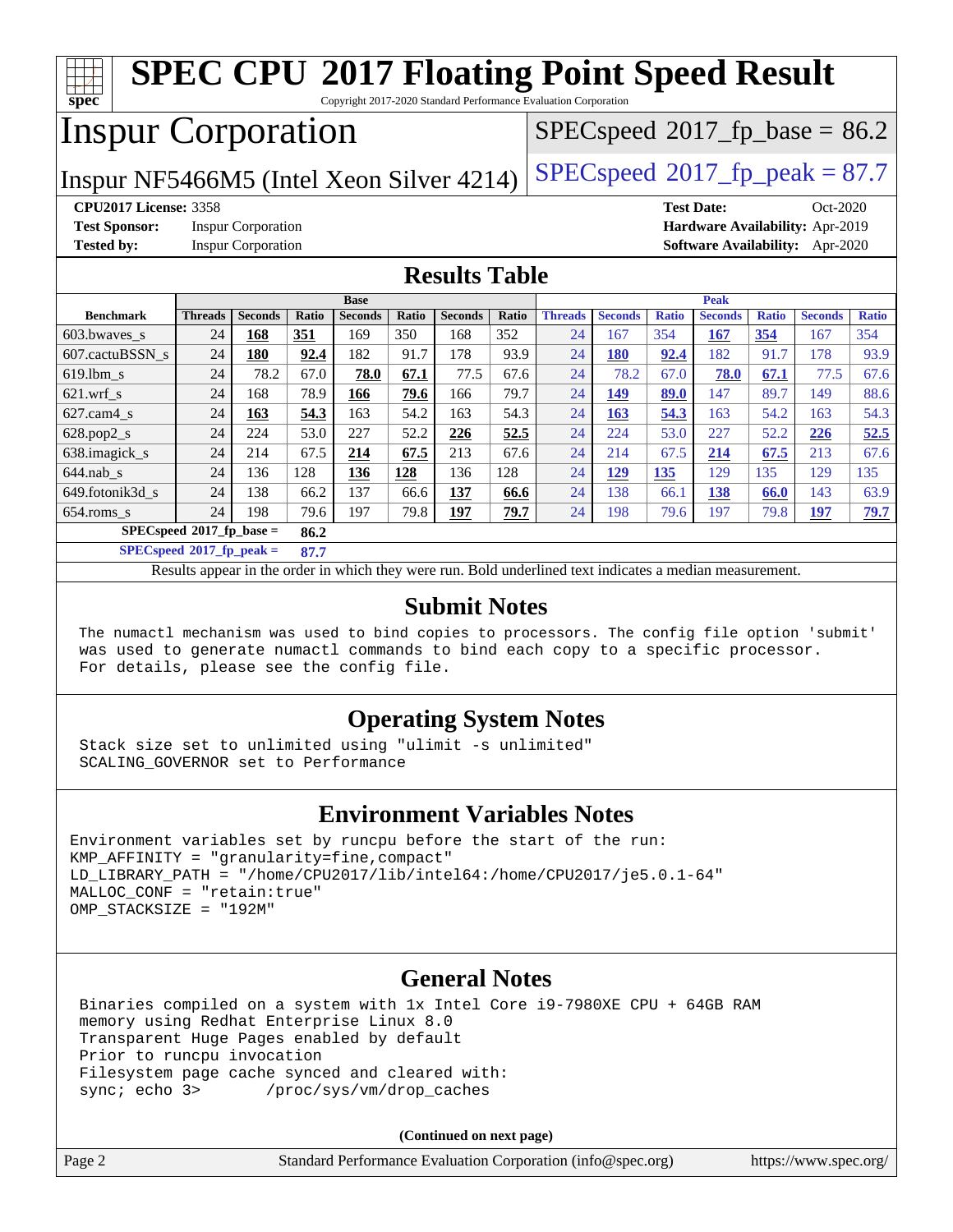#### **[spec](http://www.spec.org/) [SPEC CPU](http://www.spec.org/auto/cpu2017/Docs/result-fields.html#SPECCPU2017FloatingPointSpeedResult)[2017 Floating Point Speed Result](http://www.spec.org/auto/cpu2017/Docs/result-fields.html#SPECCPU2017FloatingPointSpeedResult)** Copyright 2017-2020 Standard Performance Evaluation Corporation Inspur Corporation Inspur NF5466M5 (Intel Xeon Silver 4214) [SPECspeed](http://www.spec.org/auto/cpu2017/Docs/result-fields.html#SPECspeed2017fppeak)<sup>®</sup>[2017\\_fp\\_peak = 8](http://www.spec.org/auto/cpu2017/Docs/result-fields.html#SPECspeed2017fppeak)7.7  $SPECspeed*2017_fp\_base = 86.2$  $SPECspeed*2017_fp\_base = 86.2$ **[CPU2017 License:](http://www.spec.org/auto/cpu2017/Docs/result-fields.html#CPU2017License)** 3358 **[Test Date:](http://www.spec.org/auto/cpu2017/Docs/result-fields.html#TestDate)** Oct-2020 **[Test Sponsor:](http://www.spec.org/auto/cpu2017/Docs/result-fields.html#TestSponsor)** Inspur Corporation **[Hardware Availability:](http://www.spec.org/auto/cpu2017/Docs/result-fields.html#HardwareAvailability)** Apr-2019 **[Tested by:](http://www.spec.org/auto/cpu2017/Docs/result-fields.html#Testedby)** Inspur Corporation **[Software Availability:](http://www.spec.org/auto/cpu2017/Docs/result-fields.html#SoftwareAvailability)** Apr-2020 **[General Notes \(Continued\)](http://www.spec.org/auto/cpu2017/Docs/result-fields.html#GeneralNotes)** runcpu command invoked through numactl i.e.: numactl --interleave=all runcpu <etc> NA: The test sponsor attests, as of date of publication, that CVE-2017-5754 (Meltdown) is mitigated in the system as tested and documented. Yes: The test sponsor attests, as of date of publication, that CVE-2017-5753 (Spectre variant 1) is mitigated in the system as tested and documented. Yes: The test sponsor attests, as of date of publication, that CVE-2017-5715 (Spectre variant 2) is mitigated in the system as tested and documented. jemalloc, a general purpose malloc implementation built with the RedHat Enterprise 7.5, and the system compiler gcc 4.8.5; sources available from jemalloc.net or <https://github.com/jemalloc/jemalloc/releases> **[Platform Notes](http://www.spec.org/auto/cpu2017/Docs/result-fields.html#PlatformNotes)** BIOS configuration: ENERGY\_PERF\_BIAS\_CFG mode set to Performance Hardware Prefetch set to Disable VT Support set to Disable C1E Support set to Disable IMC (Integrated memory controller) Interleaving set to 1-way Sub NUMA Cluster (SNC) set to Enable Intel Hyper Threading Technology set to Disable Sysinfo program /home/CPU2017/bin/sysinfo Rev: r6365 of 2019-08-21 295195f888a3d7edb1e6e46a485a0011 running on localhost.localdomain Thu Oct 29 17:07:11 2020 SUT (System Under Test) info as seen by some common utilities. For more information on this section, see <https://www.spec.org/cpu2017/Docs/config.html#sysinfo> From /proc/cpuinfo model name : Intel(R) Xeon(R) Silver 4214 CPU @ 2.20GHz 2 "physical id"s (chips) 24 "processors" cores, siblings (Caution: counting these is hw and system dependent. The following excerpts from /proc/cpuinfo might not be reliable. Use with caution.) cpu cores : 12 siblings : 12 physical 0: cores 0 1 2 3 4 5 8 9 10 11 12 13 physical 1: cores 0 1 2 3 4 5 8 9 10 11 12 13 **(Continued on next page)**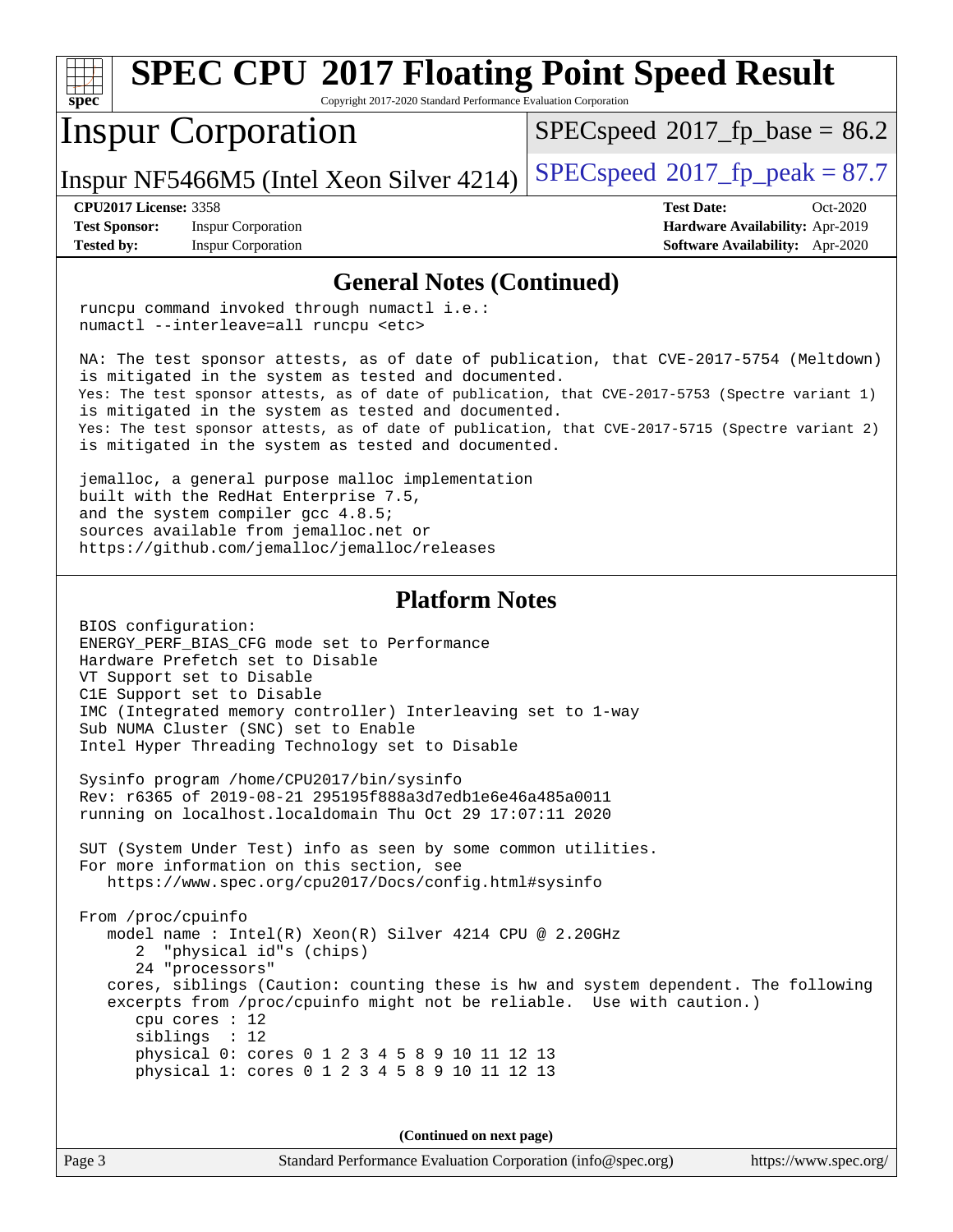| $spec^*$                                                                                                                     |                                                        | Copyright 2017-2020 Standard Performance Evaluation Corporation | <b>SPEC CPU®2017 Floating Point Speed Result</b>                                                                                                                         |  |
|------------------------------------------------------------------------------------------------------------------------------|--------------------------------------------------------|-----------------------------------------------------------------|--------------------------------------------------------------------------------------------------------------------------------------------------------------------------|--|
| <b>Inspur Corporation</b>                                                                                                    |                                                        |                                                                 | $SPEC speed^{\circ}2017\_fp\_base = 86.2$                                                                                                                                |  |
|                                                                                                                              |                                                        | Inspur NF5466M5 (Intel Xeon Silver 4214)                        | $SPEC speed^{\circ}2017$ [p_peak = 87.7                                                                                                                                  |  |
|                                                                                                                              | <b>CPU2017 License: 3358</b>                           |                                                                 | <b>Test Date:</b><br>Oct-2020                                                                                                                                            |  |
| <b>Test Sponsor:</b><br><b>Tested by:</b>                                                                                    | <b>Inspur Corporation</b><br><b>Inspur Corporation</b> |                                                                 | Hardware Availability: Apr-2019<br>Software Availability: Apr-2020                                                                                                       |  |
|                                                                                                                              |                                                        |                                                                 |                                                                                                                                                                          |  |
|                                                                                                                              |                                                        | <b>Platform Notes (Continued)</b>                               |                                                                                                                                                                          |  |
| From lscpu:                                                                                                                  |                                                        |                                                                 |                                                                                                                                                                          |  |
|                                                                                                                              | Architecture:                                          | x86_64                                                          |                                                                                                                                                                          |  |
|                                                                                                                              | $CPU$ op-mode( $s$ ):<br>Byte Order:                   | $32$ -bit, $64$ -bit<br>Little Endian                           |                                                                                                                                                                          |  |
|                                                                                                                              | CPU(s):                                                | 24                                                              |                                                                                                                                                                          |  |
|                                                                                                                              | On-line $CPU(s)$ list:                                 | $0 - 23$                                                        |                                                                                                                                                                          |  |
|                                                                                                                              | Thread( $s$ ) per core:                                | 1                                                               |                                                                                                                                                                          |  |
|                                                                                                                              | $Core(s)$ per socket:                                  | 12                                                              |                                                                                                                                                                          |  |
|                                                                                                                              | Socket(s):                                             | 2                                                               |                                                                                                                                                                          |  |
|                                                                                                                              | NUMA $node(s)$ :<br>Vendor ID:                         | 2<br>GenuineIntel                                               |                                                                                                                                                                          |  |
|                                                                                                                              | CPU family:                                            | 6                                                               |                                                                                                                                                                          |  |
|                                                                                                                              | Model:                                                 | 85                                                              |                                                                                                                                                                          |  |
|                                                                                                                              | Model name:                                            | Intel(R) Xeon(R) Silver 4214 CPU @ 2.20GHz                      |                                                                                                                                                                          |  |
|                                                                                                                              | Stepping:                                              | 7                                                               |                                                                                                                                                                          |  |
|                                                                                                                              | CPU MHz:                                               | 2699.980                                                        |                                                                                                                                                                          |  |
|                                                                                                                              | $CPU$ max $MHz:$<br>CPU min MHz:                       | 3200.0000<br>1000.0000                                          |                                                                                                                                                                          |  |
|                                                                                                                              | BogoMIPS:                                              | 4400.00                                                         |                                                                                                                                                                          |  |
|                                                                                                                              | Virtualization:                                        | $VT - x$                                                        |                                                                                                                                                                          |  |
|                                                                                                                              | L1d cache:                                             | 32K                                                             |                                                                                                                                                                          |  |
|                                                                                                                              | Lli cache:                                             | 32K                                                             |                                                                                                                                                                          |  |
|                                                                                                                              | $L2$ cache:                                            | 1024K                                                           |                                                                                                                                                                          |  |
|                                                                                                                              | L3 cache:<br>NUMA node0 CPU(s):                        | 16896K<br>$0 - 11$                                              |                                                                                                                                                                          |  |
|                                                                                                                              | NUMA nodel CPU(s):                                     | $12 - 23$                                                       |                                                                                                                                                                          |  |
|                                                                                                                              | Flags:                                                 |                                                                 | fpu vme de pse tsc msr pae mce cx8 apic sep mtrr pge mca cmov                                                                                                            |  |
|                                                                                                                              |                                                        |                                                                 | pat pse36 clflush dts acpi mmx fxsr sse sse2 ss ht tm pbe syscall nx pdpelgb rdtscp                                                                                      |  |
|                                                                                                                              |                                                        |                                                                 | lm constant_tsc art arch_perfmon pebs bts rep_good nopl xtopology nonstop_tsc cpuid                                                                                      |  |
|                                                                                                                              |                                                        |                                                                 | aperfmperf pni pclmulqdq dtes64 ds_cpl vmx smx est tm2 ssse3 sdbg fma cx16 xtpr pdcm<br>pcid dca sse4_1 sse4_2 x2apic movbe popcnt tsc_deadline_timer aes xsave avx f16c |  |
|                                                                                                                              |                                                        |                                                                 | rdrand lahf_lm abm 3dnowprefetch cpuid_fault epb cat_13 cdp_13 invpcid_single                                                                                            |  |
|                                                                                                                              |                                                        |                                                                 | intel_ppin ssbd mba ibrs ibpb stibp ibrs_enhanced tpr_shadow vnmi flexpriority ept                                                                                       |  |
|                                                                                                                              |                                                        |                                                                 | vpid fsgsbase tsc_adjust bmil hle avx2 smep bmi2 erms invpcid rtm cqm mpx rdt_a                                                                                          |  |
|                                                                                                                              |                                                        |                                                                 | avx512f avx512dq rdseed adx smap clflushopt clwb intel_pt avx512cd avx512bw avx512vl                                                                                     |  |
|                                                                                                                              |                                                        |                                                                 | xsaveopt xsavec xgetbvl xsaves cqm_llc cqm_occup_llc cqm_mbm_total cqm_mbm_local                                                                                         |  |
| dtherm ida arat pln pts hwp hwp_act_window hwp_epp hwp_pkg_req pku ospke avx512_vnni<br>md_clear flush_11d arch_capabilities |                                                        |                                                                 |                                                                                                                                                                          |  |
|                                                                                                                              |                                                        |                                                                 |                                                                                                                                                                          |  |
|                                                                                                                              | /proc/cpuinfo cache data<br>cache size : 16896 KB      |                                                                 |                                                                                                                                                                          |  |
|                                                                                                                              |                                                        |                                                                 | From numactl --hardware WARNING: a numactl 'node' might or might not correspond to a                                                                                     |  |
| physical chip.                                                                                                               |                                                        |                                                                 |                                                                                                                                                                          |  |
| $available: 2 nodes (0-1)$                                                                                                   |                                                        |                                                                 |                                                                                                                                                                          |  |
| node 0 cpus: 0 1 2 3 4 5 6 7 8 9 10 11<br>node 0 size: 385621 MB                                                             |                                                        |                                                                 |                                                                                                                                                                          |  |
|                                                                                                                              |                                                        |                                                                 |                                                                                                                                                                          |  |
|                                                                                                                              |                                                        | (Continued on next page)                                        |                                                                                                                                                                          |  |
|                                                                                                                              |                                                        |                                                                 |                                                                                                                                                                          |  |

Page 4 Standard Performance Evaluation Corporation [\(info@spec.org\)](mailto:info@spec.org) <https://www.spec.org/>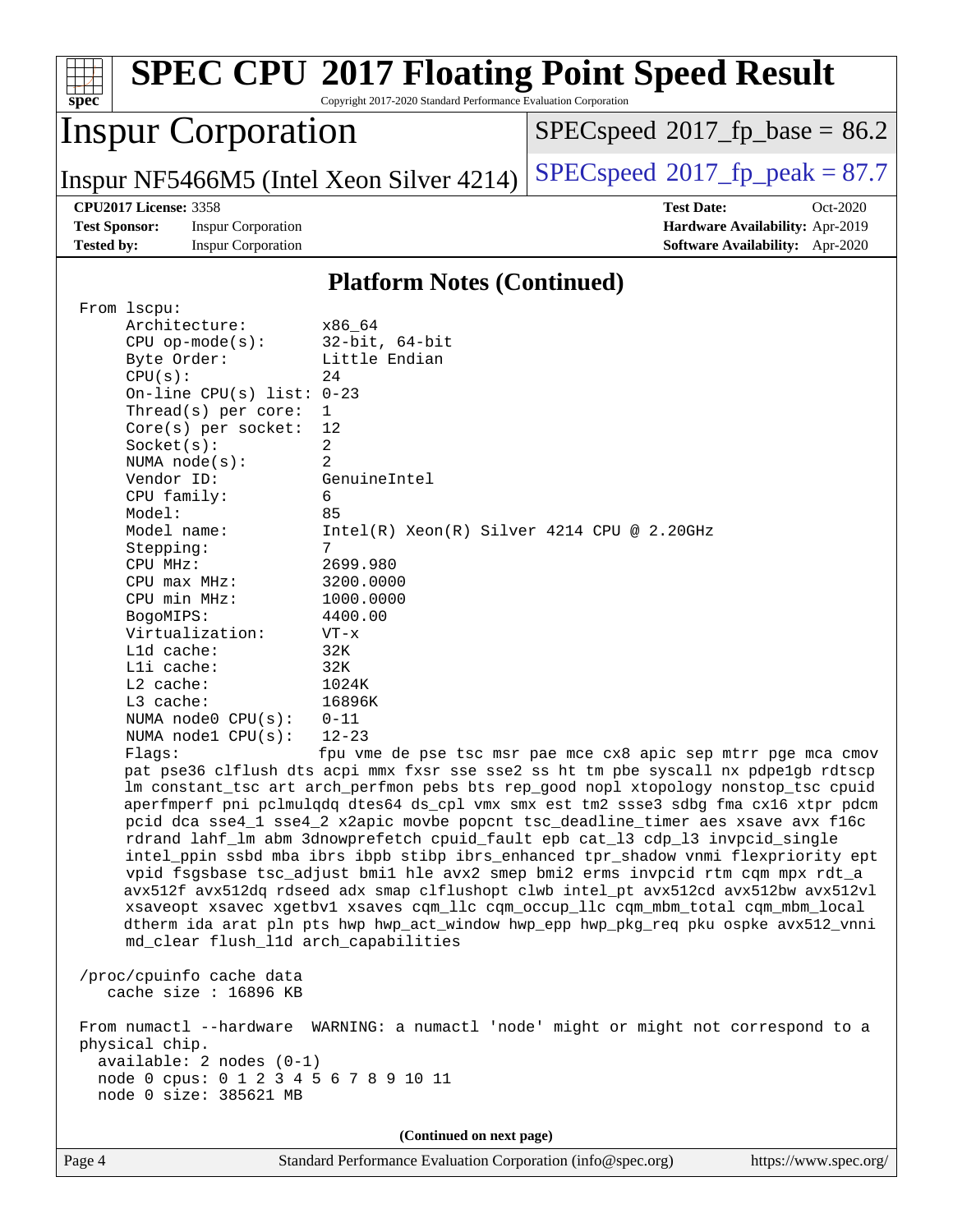| <b>SPEC CPU®2017 Floating Point Speed Result</b><br>Copyright 2017-2020 Standard Performance Evaluation Corporation<br>$spec^*$                                                                                                                                                                                                                                                                                                                                                                                                                                                                                                                                                                                                                                                                                                                                                                                                                                                                                                                                                                                                                                                                                                                                                                                                                                                                                                                                           |                                                                                                                      |  |
|---------------------------------------------------------------------------------------------------------------------------------------------------------------------------------------------------------------------------------------------------------------------------------------------------------------------------------------------------------------------------------------------------------------------------------------------------------------------------------------------------------------------------------------------------------------------------------------------------------------------------------------------------------------------------------------------------------------------------------------------------------------------------------------------------------------------------------------------------------------------------------------------------------------------------------------------------------------------------------------------------------------------------------------------------------------------------------------------------------------------------------------------------------------------------------------------------------------------------------------------------------------------------------------------------------------------------------------------------------------------------------------------------------------------------------------------------------------------------|----------------------------------------------------------------------------------------------------------------------|--|
| <b>Inspur Corporation</b>                                                                                                                                                                                                                                                                                                                                                                                                                                                                                                                                                                                                                                                                                                                                                                                                                                                                                                                                                                                                                                                                                                                                                                                                                                                                                                                                                                                                                                                 | $SPEC speed^{\circ}2017\_fp\_base = 86.2$                                                                            |  |
| Inspur NF5466M5 (Intel Xeon Silver 4214)                                                                                                                                                                                                                                                                                                                                                                                                                                                                                                                                                                                                                                                                                                                                                                                                                                                                                                                                                                                                                                                                                                                                                                                                                                                                                                                                                                                                                                  | $SPEC speed^{\circ}2017$ fp peak = 87.7                                                                              |  |
| <b>CPU2017 License: 3358</b><br><b>Test Sponsor:</b><br><b>Inspur Corporation</b>                                                                                                                                                                                                                                                                                                                                                                                                                                                                                                                                                                                                                                                                                                                                                                                                                                                                                                                                                                                                                                                                                                                                                                                                                                                                                                                                                                                         | <b>Test Date:</b><br>Oct-2020<br>Hardware Availability: Apr-2019                                                     |  |
|                                                                                                                                                                                                                                                                                                                                                                                                                                                                                                                                                                                                                                                                                                                                                                                                                                                                                                                                                                                                                                                                                                                                                                                                                                                                                                                                                                                                                                                                           |                                                                                                                      |  |
| Software Availability: Apr-2020<br><b>Tested by:</b><br><b>Inspur Corporation</b><br><b>Platform Notes (Continued)</b><br>node 0 free: 378138 MB<br>node 1 cpus: 12 13 14 15 16 17 18 19 20 21 22 23<br>node 1 size: 387068 MB<br>node 1 free: 386716 MB<br>node distances:<br>node<br>$\overline{\phantom{0}}$<br>1<br>10<br>21<br>0 :<br>1:<br>21<br>10<br>From /proc/meminfo<br>MemTotal:<br>791234324 kB<br>HugePages_Total:<br>0<br>Hugepagesize:<br>2048 kB<br>From /etc/*release* /etc/*version*<br>os-release:<br>NAME="Red Hat Enterprise Linux"<br>VERSION="8.2 (Ootpa)"<br>ID="rhel"<br>ID LIKE="fedora"<br>VERSION_ID="8.2"<br>PLATFORM_ID="platform:el8"<br>PRETTY_NAME="Red Hat Enterprise Linux 8.2 (Ootpa)"<br>ANSI COLOR="0;31"<br>redhat-release: Red Hat Enterprise Linux release 8.2 (Ootpa)<br>system-release: Red Hat Enterprise Linux release 8.2 (Ootpa)<br>system-release-cpe: cpe:/o:redhat:enterprise_linux:8.2:ga<br>uname $-a$ :<br>Linux localhost.localdomain 4.18.0-193.el8.x86_64 #1 SMP Fri Mar 27 14:35:58 UTC 2020<br>x86_64 x86_64 x86_64 GNU/Linux<br>Kernel self-reported vulnerability status:<br>itlb multihit:<br>KVM: Mitigation: Split huge pages<br>Not affected<br>CVE-2018-3620 (L1 Terminal Fault):<br>Not affected<br>Microarchitectural Data Sampling:<br>CVE-2017-5754 (Meltdown):<br>Not affected<br>CVE-2018-3639 (Speculative Store Bypass): Mitigation: Speculative Store Bypass disabled<br>via prctl and seccomp |                                                                                                                      |  |
| $CVE-2017-5715$ (Spectre variant 2):<br>RSB filling<br>tsx_async_abort:                                                                                                                                                                                                                                                                                                                                                                                                                                                                                                                                                                                                                                                                                                                                                                                                                                                                                                                                                                                                                                                                                                                                                                                                                                                                                                                                                                                                   | pointer sanitization<br>Mitigation: Enhanced IBRS, IBPB: conditional,<br>Mitigation: Clear CPU buffers; SMT disabled |  |
| run-level 3 Oct 29 10:58                                                                                                                                                                                                                                                                                                                                                                                                                                                                                                                                                                                                                                                                                                                                                                                                                                                                                                                                                                                                                                                                                                                                                                                                                                                                                                                                                                                                                                                  |                                                                                                                      |  |
| (Continued on next page)                                                                                                                                                                                                                                                                                                                                                                                                                                                                                                                                                                                                                                                                                                                                                                                                                                                                                                                                                                                                                                                                                                                                                                                                                                                                                                                                                                                                                                                  |                                                                                                                      |  |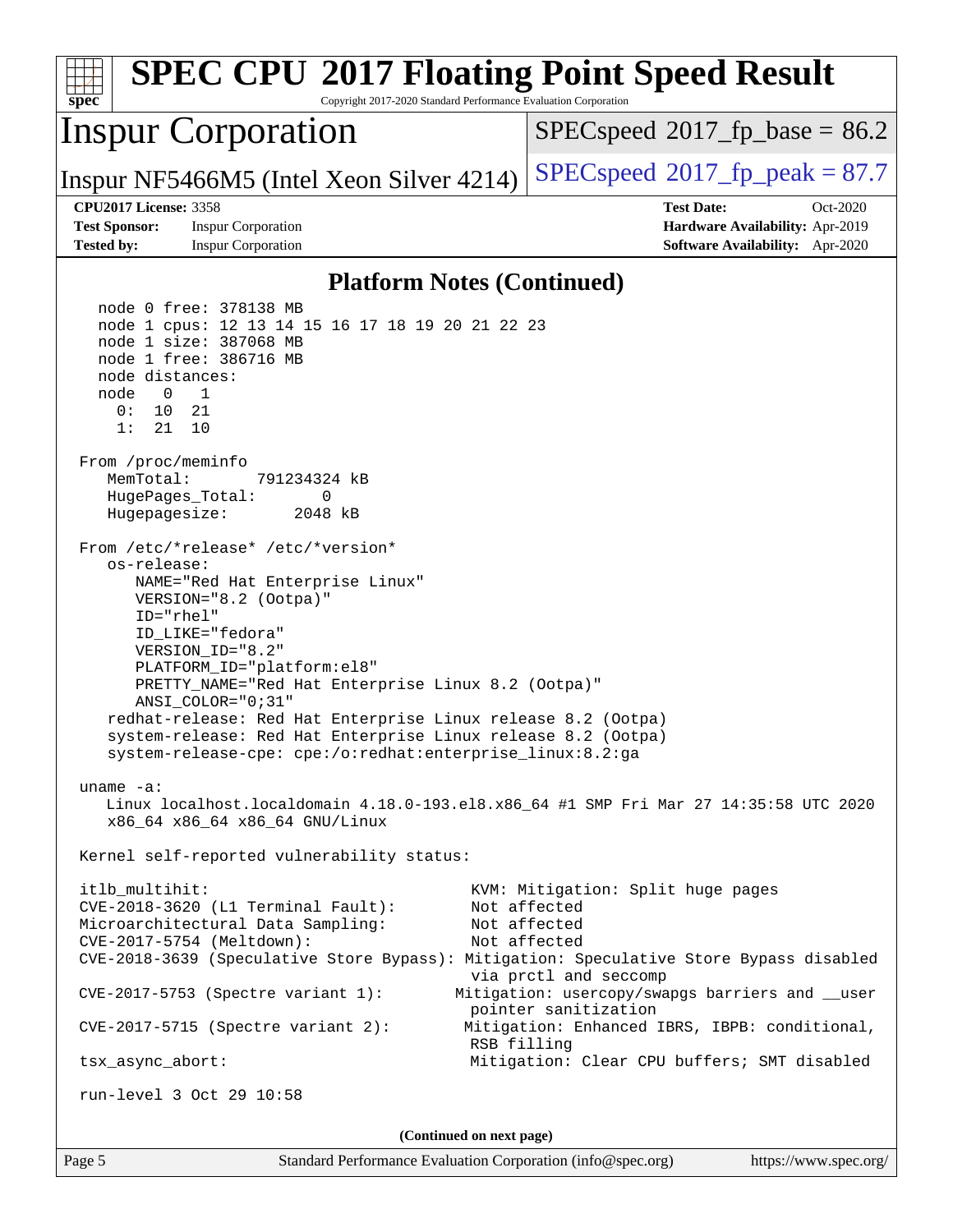| <b>SPEC CPU®2017 Floating Point Speed Result</b><br>Copyright 2017-2020 Standard Performance Evaluation Corporation<br>$sp\overline{ec}$                                                                                                                                                                                                                                                                                                                                                                                                                                                                                                                                                                                                                                                                                                                                                                                                   |                                                                                                     |  |  |  |
|--------------------------------------------------------------------------------------------------------------------------------------------------------------------------------------------------------------------------------------------------------------------------------------------------------------------------------------------------------------------------------------------------------------------------------------------------------------------------------------------------------------------------------------------------------------------------------------------------------------------------------------------------------------------------------------------------------------------------------------------------------------------------------------------------------------------------------------------------------------------------------------------------------------------------------------------|-----------------------------------------------------------------------------------------------------|--|--|--|
| <b>Inspur Corporation</b>                                                                                                                                                                                                                                                                                                                                                                                                                                                                                                                                                                                                                                                                                                                                                                                                                                                                                                                  | $SPEC speed$ <sup>®</sup> 2017_fp_base = 86.2                                                       |  |  |  |
| Inspur NF5466M5 (Intel Xeon Silver 4214)                                                                                                                                                                                                                                                                                                                                                                                                                                                                                                                                                                                                                                                                                                                                                                                                                                                                                                   | $SPEC speed^{\circ}2017$ [p_peak = 87.7                                                             |  |  |  |
| <b>CPU2017 License: 3358</b><br><b>Test Sponsor:</b><br><b>Inspur Corporation</b><br><b>Inspur Corporation</b><br><b>Tested by:</b>                                                                                                                                                                                                                                                                                                                                                                                                                                                                                                                                                                                                                                                                                                                                                                                                        | <b>Test Date:</b><br>Oct-2020<br>Hardware Availability: Apr-2019<br>Software Availability: Apr-2020 |  |  |  |
| <b>Platform Notes (Continued)</b>                                                                                                                                                                                                                                                                                                                                                                                                                                                                                                                                                                                                                                                                                                                                                                                                                                                                                                          |                                                                                                     |  |  |  |
| SPEC is set to: /home/CPU2017<br>Size Used Avail Use% Mounted on<br>Filesystem<br>Type<br>/dev/mapper/rhel-home xfs<br>392G<br>48G<br>344G 13% / home<br>From /sys/devices/virtual/dmi/id<br>BIOS:<br>American Megatrends Inc. 4.1.13 01/16/2020<br>Vendor:<br>Inspur<br>Product: NF5466M5<br>Serial: 220692011<br>Additional information from dmidecode follows. WARNING: Use caution when you interpret<br>this section. The 'dmidecode' program reads system data which is "intended to allow<br>hardware to be accurately determined", but the intent may not be met, as there are<br>frequent changes to hardware, firmware, and the "DMTF SMBIOS" standard.<br>Memory:<br>24x Samsung M393A4G43AB3-CVF 32 GB 2 rank 2933<br>(End of data from sysinfo program)<br>This system support 12 DIMMs per processor, total 24 DIMMs.<br>24 DIMM slots installed with 32 GB DIMM for this run,<br>and running at 2400 due to CPU limitation. |                                                                                                     |  |  |  |
| <b>Compiler Version Notes</b>                                                                                                                                                                                                                                                                                                                                                                                                                                                                                                                                                                                                                                                                                                                                                                                                                                                                                                              |                                                                                                     |  |  |  |
| 619.1bm_s(base, peak) 638.imagick_s(base, peak)<br>C<br>644.nab_s(base, peak)                                                                                                                                                                                                                                                                                                                                                                                                                                                                                                                                                                                                                                                                                                                                                                                                                                                              |                                                                                                     |  |  |  |
| Intel(R) C Intel(R) 64 Compiler for applications running on Intel(R) 64,<br>Version 19.1.1.217 Build 20200306<br>Copyright (C) 1985-2020 Intel Corporation. All rights reserved.                                                                                                                                                                                                                                                                                                                                                                                                                                                                                                                                                                                                                                                                                                                                                           |                                                                                                     |  |  |  |
| $C++$ , C, Fortran   607.cactuBSSN_s(base, peak)<br>_____________________________________                                                                                                                                                                                                                                                                                                                                                                                                                                                                                                                                                                                                                                                                                                                                                                                                                                                  |                                                                                                     |  |  |  |
| Intel(R) $C++$ Intel(R) 64 Compiler for applications running on Intel(R) 64,<br>Version 19.1.1.217 Build 20200306<br>Copyright (C) 1985-2020 Intel Corporation. All rights reserved.<br>Intel(R) C Intel(R) 64 Compiler for applications running on Intel(R) 64,<br>Version 19.1.1.217 Build 20200306<br>Copyright (C) 1985-2020 Intel Corporation. All rights reserved.<br>Intel(R) Fortran Intel(R) 64 Compiler for applications running on Intel(R)<br>64, Version 19.1.1.217 Build 20200306<br>Copyright (C) 1985-2020 Intel Corporation. All rights reserved.                                                                                                                                                                                                                                                                                                                                                                         |                                                                                                     |  |  |  |
| (Continued on next page)                                                                                                                                                                                                                                                                                                                                                                                                                                                                                                                                                                                                                                                                                                                                                                                                                                                                                                                   |                                                                                                     |  |  |  |
| Page 6<br>Standard Performance Evaluation Corporation (info@spec.org)                                                                                                                                                                                                                                                                                                                                                                                                                                                                                                                                                                                                                                                                                                                                                                                                                                                                      | https://www.spec.org/                                                                               |  |  |  |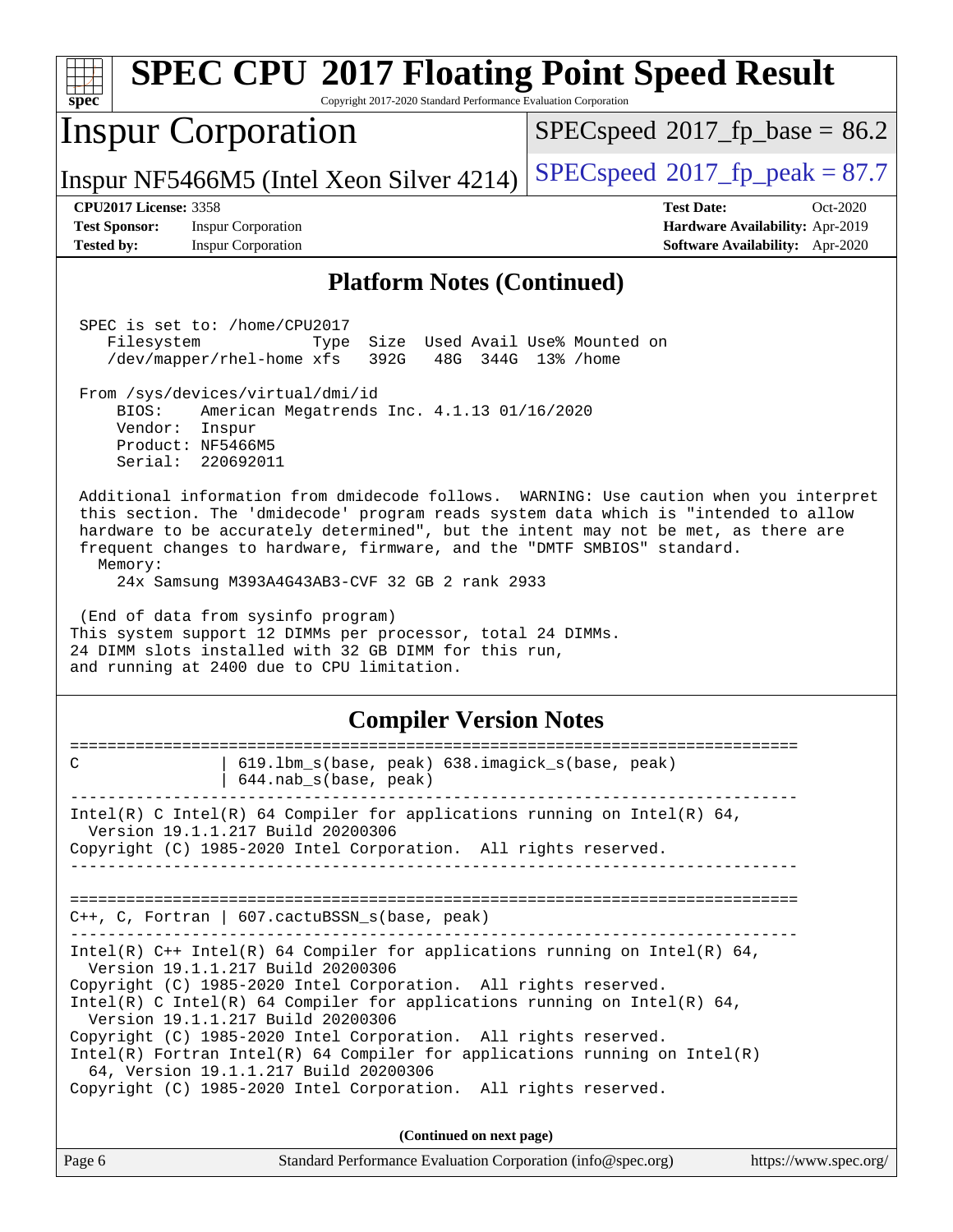| <b>SPEC CPU®2017 Floating Point Speed Result</b><br>Copyright 2017-2020 Standard Performance Evaluation Corporation<br>$s\overline{p}$ ec <sup>®</sup>                                   |                                                                                                                                                                                                                                                                                                                                                                              |                                          |                                 |
|------------------------------------------------------------------------------------------------------------------------------------------------------------------------------------------|------------------------------------------------------------------------------------------------------------------------------------------------------------------------------------------------------------------------------------------------------------------------------------------------------------------------------------------------------------------------------|------------------------------------------|---------------------------------|
| <b>Inspur Corporation</b>                                                                                                                                                                |                                                                                                                                                                                                                                                                                                                                                                              | $SPEC speed^{\circ}2017$ fp base = 86.2  |                                 |
| Inspur NF5466M5 (Intel Xeon Silver 4214)                                                                                                                                                 |                                                                                                                                                                                                                                                                                                                                                                              | $SPEC speed^{\circ}2017$ _fp_peak = 87.7 |                                 |
| <b>CPU2017 License: 3358</b>                                                                                                                                                             |                                                                                                                                                                                                                                                                                                                                                                              | <b>Test Date:</b>                        | Oct-2020                        |
| <b>Test Sponsor:</b>                                                                                                                                                                     | <b>Inspur Corporation</b>                                                                                                                                                                                                                                                                                                                                                    |                                          | Hardware Availability: Apr-2019 |
| <b>Tested by:</b>                                                                                                                                                                        | <b>Inspur Corporation</b>                                                                                                                                                                                                                                                                                                                                                    |                                          | Software Availability: Apr-2020 |
|                                                                                                                                                                                          | <b>Compiler Version Notes (Continued)</b>                                                                                                                                                                                                                                                                                                                                    |                                          |                                 |
|                                                                                                                                                                                          |                                                                                                                                                                                                                                                                                                                                                                              |                                          |                                 |
| Fortran                                                                                                                                                                                  | 603.bwaves_s(base, peak) 649.fotonik3d_s(base, peak)<br>654.roms_s(base, peak)                                                                                                                                                                                                                                                                                               |                                          |                                 |
| $Intel(R)$ Fortran Intel(R) 64 Compiler for applications running on Intel(R)<br>64, Version 19.1.1.217 Build 20200306<br>Copyright (C) 1985-2020 Intel Corporation. All rights reserved. |                                                                                                                                                                                                                                                                                                                                                                              |                                          |                                 |
| Fortran, C                                                                                                                                                                               | 621.wrf_s(base, peak) 627.cam4_s(base, peak)<br>628.pop2_s(base, peak)                                                                                                                                                                                                                                                                                                       |                                          |                                 |
|                                                                                                                                                                                          | $Intel(R)$ Fortran Intel(R) 64 Compiler for applications running on Intel(R)<br>64, Version 19.1.1.217 Build 20200306<br>Copyright (C) 1985-2020 Intel Corporation. All rights reserved.<br>Intel(R) C Intel(R) 64 Compiler for applications running on Intel(R) 64,<br>Version 19.1.1.217 Build 20200306<br>Copyright (C) 1985-2020 Intel Corporation. All rights reserved. |                                          |                                 |
| C benchmarks:<br>icc<br>Fortran benchmarks:<br>ifort                                                                                                                                     | <b>Base Compiler Invocation</b>                                                                                                                                                                                                                                                                                                                                              |                                          |                                 |
| Benchmarks using both Fortran and C:<br>ifort icc                                                                                                                                        |                                                                                                                                                                                                                                                                                                                                                                              |                                          |                                 |
| Benchmarks using Fortran, C, and C++:<br>icpc icc ifort                                                                                                                                  |                                                                                                                                                                                                                                                                                                                                                                              |                                          |                                 |
| 603.bwaves_s: -DSPEC_LP64<br>607.cactuBSSN_s: -DSPEC_LP64<br>619.1bm_s: -DSPEC LP64                                                                                                      | <b>Base Portability Flags</b><br>621.wrf_s: -DSPEC_LP64 -DSPEC_CASE_FLAG -convert big_endian                                                                                                                                                                                                                                                                                 |                                          |                                 |
|                                                                                                                                                                                          | (Continued on next page)                                                                                                                                                                                                                                                                                                                                                     |                                          |                                 |
| Page 7                                                                                                                                                                                   | Standard Performance Evaluation Corporation (info@spec.org)                                                                                                                                                                                                                                                                                                                  |                                          | https://www.spec.org/           |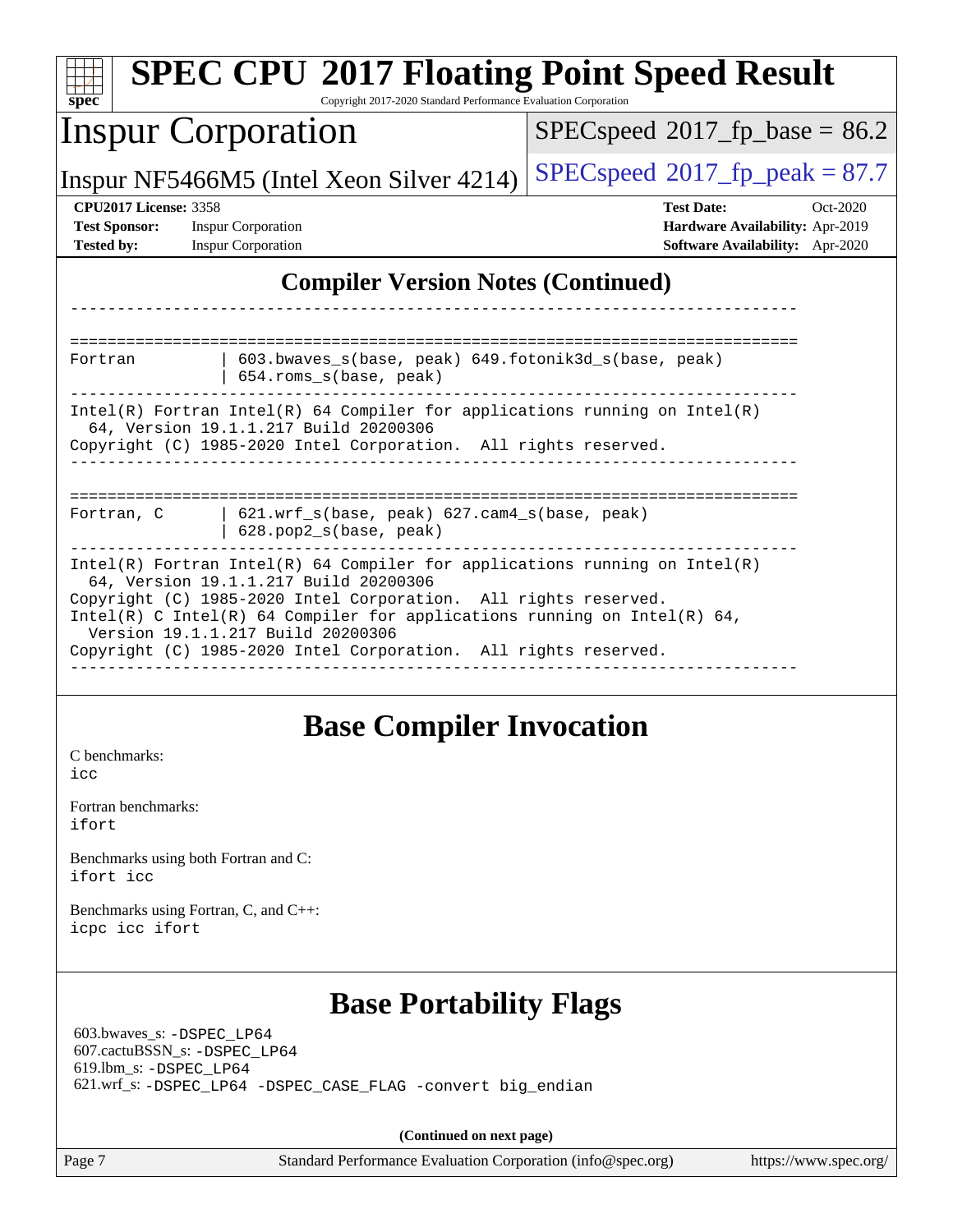

# **[SPEC CPU](http://www.spec.org/auto/cpu2017/Docs/result-fields.html#SPECCPU2017FloatingPointSpeedResult)[2017 Floating Point Speed Result](http://www.spec.org/auto/cpu2017/Docs/result-fields.html#SPECCPU2017FloatingPointSpeedResult)**

Copyright 2017-2020 Standard Performance Evaluation Corporation

## Inspur Corporation

 $SPECspeed*2017_fp\_base = 86.2$  $SPECspeed*2017_fp\_base = 86.2$ 

Inspur NF5466M5 (Intel Xeon Silver 4214)  $SPECspeed^{\circ}2017_f$  $SPECspeed^{\circ}2017_f$  peak = 87.7

**[Test Sponsor:](http://www.spec.org/auto/cpu2017/Docs/result-fields.html#TestSponsor)** Inspur Corporation **[Hardware Availability:](http://www.spec.org/auto/cpu2017/Docs/result-fields.html#HardwareAvailability)** Apr-2019

**[CPU2017 License:](http://www.spec.org/auto/cpu2017/Docs/result-fields.html#CPU2017License)** 3358 **[Test Date:](http://www.spec.org/auto/cpu2017/Docs/result-fields.html#TestDate)** Oct-2020 **[Tested by:](http://www.spec.org/auto/cpu2017/Docs/result-fields.html#Testedby)** Inspur Corporation **[Software Availability:](http://www.spec.org/auto/cpu2017/Docs/result-fields.html#SoftwareAvailability)** Apr-2020

## **[Base Portability Flags \(Continued\)](http://www.spec.org/auto/cpu2017/Docs/result-fields.html#BasePortabilityFlags)**

 627.cam4\_s: [-DSPEC\\_LP64](http://www.spec.org/cpu2017/results/res2020q4/cpu2017-20201109-24371.flags.html#suite_basePORTABILITY627_cam4_s_DSPEC_LP64) [-DSPEC\\_CASE\\_FLAG](http://www.spec.org/cpu2017/results/res2020q4/cpu2017-20201109-24371.flags.html#b627.cam4_s_baseCPORTABILITY_DSPEC_CASE_FLAG) 628.pop2\_s: [-DSPEC\\_LP64](http://www.spec.org/cpu2017/results/res2020q4/cpu2017-20201109-24371.flags.html#suite_basePORTABILITY628_pop2_s_DSPEC_LP64) [-DSPEC\\_CASE\\_FLAG](http://www.spec.org/cpu2017/results/res2020q4/cpu2017-20201109-24371.flags.html#b628.pop2_s_baseCPORTABILITY_DSPEC_CASE_FLAG) [-convert big\\_endian](http://www.spec.org/cpu2017/results/res2020q4/cpu2017-20201109-24371.flags.html#user_baseFPORTABILITY628_pop2_s_convert_big_endian_c3194028bc08c63ac5d04de18c48ce6d347e4e562e8892b8bdbdc0214820426deb8554edfa529a3fb25a586e65a3d812c835984020483e7e73212c4d31a38223) [-assume byterecl](http://www.spec.org/cpu2017/results/res2020q4/cpu2017-20201109-24371.flags.html#user_baseFPORTABILITY628_pop2_s_assume_byterecl_7e47d18b9513cf18525430bbf0f2177aa9bf368bc7a059c09b2c06a34b53bd3447c950d3f8d6c70e3faf3a05c8557d66a5798b567902e8849adc142926523472) 638.imagick\_s: [-DSPEC\\_LP64](http://www.spec.org/cpu2017/results/res2020q4/cpu2017-20201109-24371.flags.html#suite_basePORTABILITY638_imagick_s_DSPEC_LP64) 644.nab\_s: [-DSPEC\\_LP64](http://www.spec.org/cpu2017/results/res2020q4/cpu2017-20201109-24371.flags.html#suite_basePORTABILITY644_nab_s_DSPEC_LP64) 649.fotonik3d\_s: [-DSPEC\\_LP64](http://www.spec.org/cpu2017/results/res2020q4/cpu2017-20201109-24371.flags.html#suite_basePORTABILITY649_fotonik3d_s_DSPEC_LP64) 654.roms\_s: [-DSPEC\\_LP64](http://www.spec.org/cpu2017/results/res2020q4/cpu2017-20201109-24371.flags.html#suite_basePORTABILITY654_roms_s_DSPEC_LP64)

### **[Base Optimization Flags](http://www.spec.org/auto/cpu2017/Docs/result-fields.html#BaseOptimizationFlags)**

#### [C benchmarks](http://www.spec.org/auto/cpu2017/Docs/result-fields.html#Cbenchmarks):

[-m64](http://www.spec.org/cpu2017/results/res2020q4/cpu2017-20201109-24371.flags.html#user_CCbase_m64-icc) [-std=c11](http://www.spec.org/cpu2017/results/res2020q4/cpu2017-20201109-24371.flags.html#user_CCbase_std-icc-std_0e1c27790398a4642dfca32ffe6c27b5796f9c2d2676156f2e42c9c44eaad0c049b1cdb667a270c34d979996257aeb8fc440bfb01818dbc9357bd9d174cb8524) [-xCORE-AVX2](http://www.spec.org/cpu2017/results/res2020q4/cpu2017-20201109-24371.flags.html#user_CCbase_f-xCORE-AVX2) [-ipo](http://www.spec.org/cpu2017/results/res2020q4/cpu2017-20201109-24371.flags.html#user_CCbase_f-ipo) [-O3](http://www.spec.org/cpu2017/results/res2020q4/cpu2017-20201109-24371.flags.html#user_CCbase_f-O3) [-no-prec-div](http://www.spec.org/cpu2017/results/res2020q4/cpu2017-20201109-24371.flags.html#user_CCbase_f-no-prec-div) [-qopt-prefetch](http://www.spec.org/cpu2017/results/res2020q4/cpu2017-20201109-24371.flags.html#user_CCbase_f-qopt-prefetch) [-ffinite-math-only](http://www.spec.org/cpu2017/results/res2020q4/cpu2017-20201109-24371.flags.html#user_CCbase_f_finite_math_only_cb91587bd2077682c4b38af759c288ed7c732db004271a9512da14a4f8007909a5f1427ecbf1a0fb78ff2a814402c6114ac565ca162485bbcae155b5e4258871) [-qopt-mem-layout-trans=4](http://www.spec.org/cpu2017/results/res2020q4/cpu2017-20201109-24371.flags.html#user_CCbase_f-qopt-mem-layout-trans_fa39e755916c150a61361b7846f310bcdf6f04e385ef281cadf3647acec3f0ae266d1a1d22d972a7087a248fd4e6ca390a3634700869573d231a252c784941a8) [-qopenmp](http://www.spec.org/cpu2017/results/res2020q4/cpu2017-20201109-24371.flags.html#user_CCbase_qopenmp_16be0c44f24f464004c6784a7acb94aca937f053568ce72f94b139a11c7c168634a55f6653758ddd83bcf7b8463e8028bb0b48b77bcddc6b78d5d95bb1df2967) [-DSPEC\\_OPENMP](http://www.spec.org/cpu2017/results/res2020q4/cpu2017-20201109-24371.flags.html#suite_CCbase_DSPEC_OPENMP) [-mbranches-within-32B-boundaries](http://www.spec.org/cpu2017/results/res2020q4/cpu2017-20201109-24371.flags.html#user_CCbase_f-mbranches-within-32B-boundaries)

#### [Fortran benchmarks](http://www.spec.org/auto/cpu2017/Docs/result-fields.html#Fortranbenchmarks):

[-m64](http://www.spec.org/cpu2017/results/res2020q4/cpu2017-20201109-24371.flags.html#user_FCbase_m64-icc) [-Wl,-z,muldefs](http://www.spec.org/cpu2017/results/res2020q4/cpu2017-20201109-24371.flags.html#user_FCbase_link_force_multiple1_b4cbdb97b34bdee9ceefcfe54f4c8ea74255f0b02a4b23e853cdb0e18eb4525ac79b5a88067c842dd0ee6996c24547a27a4b99331201badda8798ef8a743f577) [-DSPEC\\_OPENMP](http://www.spec.org/cpu2017/results/res2020q4/cpu2017-20201109-24371.flags.html#suite_FCbase_DSPEC_OPENMP) [-xCORE-AVX2](http://www.spec.org/cpu2017/results/res2020q4/cpu2017-20201109-24371.flags.html#user_FCbase_f-xCORE-AVX2) [-ipo](http://www.spec.org/cpu2017/results/res2020q4/cpu2017-20201109-24371.flags.html#user_FCbase_f-ipo) [-O3](http://www.spec.org/cpu2017/results/res2020q4/cpu2017-20201109-24371.flags.html#user_FCbase_f-O3) [-no-prec-div](http://www.spec.org/cpu2017/results/res2020q4/cpu2017-20201109-24371.flags.html#user_FCbase_f-no-prec-div) [-qopt-prefetch](http://www.spec.org/cpu2017/results/res2020q4/cpu2017-20201109-24371.flags.html#user_FCbase_f-qopt-prefetch) [-ffinite-math-only](http://www.spec.org/cpu2017/results/res2020q4/cpu2017-20201109-24371.flags.html#user_FCbase_f_finite_math_only_cb91587bd2077682c4b38af759c288ed7c732db004271a9512da14a4f8007909a5f1427ecbf1a0fb78ff2a814402c6114ac565ca162485bbcae155b5e4258871) [-qopt-mem-layout-trans=4](http://www.spec.org/cpu2017/results/res2020q4/cpu2017-20201109-24371.flags.html#user_FCbase_f-qopt-mem-layout-trans_fa39e755916c150a61361b7846f310bcdf6f04e385ef281cadf3647acec3f0ae266d1a1d22d972a7087a248fd4e6ca390a3634700869573d231a252c784941a8) [-qopenmp](http://www.spec.org/cpu2017/results/res2020q4/cpu2017-20201109-24371.flags.html#user_FCbase_qopenmp_16be0c44f24f464004c6784a7acb94aca937f053568ce72f94b139a11c7c168634a55f6653758ddd83bcf7b8463e8028bb0b48b77bcddc6b78d5d95bb1df2967) [-nostandard-realloc-lhs](http://www.spec.org/cpu2017/results/res2020q4/cpu2017-20201109-24371.flags.html#user_FCbase_f_2003_std_realloc_82b4557e90729c0f113870c07e44d33d6f5a304b4f63d4c15d2d0f1fab99f5daaed73bdb9275d9ae411527f28b936061aa8b9c8f2d63842963b95c9dd6426b8a) [-mbranches-within-32B-boundaries](http://www.spec.org/cpu2017/results/res2020q4/cpu2017-20201109-24371.flags.html#user_FCbase_f-mbranches-within-32B-boundaries) [-L/usr/local/jemalloc64-5.0.1/lib](http://www.spec.org/cpu2017/results/res2020q4/cpu2017-20201109-24371.flags.html#user_FCbase_jemalloc_link_path64_1_cc289568b1a6c0fd3b62c91b824c27fcb5af5e8098e6ad028160d21144ef1b8aef3170d2acf0bee98a8da324cfe4f67d0a3d0c4cc4673d993d694dc2a0df248b) [-ljemalloc](http://www.spec.org/cpu2017/results/res2020q4/cpu2017-20201109-24371.flags.html#user_FCbase_jemalloc_link_lib_d1249b907c500fa1c0672f44f562e3d0f79738ae9e3c4a9c376d49f265a04b9c99b167ecedbf6711b3085be911c67ff61f150a17b3472be731631ba4d0471706)

#### [Benchmarks using both Fortran and C](http://www.spec.org/auto/cpu2017/Docs/result-fields.html#BenchmarksusingbothFortranandC):

[-m64](http://www.spec.org/cpu2017/results/res2020q4/cpu2017-20201109-24371.flags.html#user_CC_FCbase_m64-icc) [-std=c11](http://www.spec.org/cpu2017/results/res2020q4/cpu2017-20201109-24371.flags.html#user_CC_FCbase_std-icc-std_0e1c27790398a4642dfca32ffe6c27b5796f9c2d2676156f2e42c9c44eaad0c049b1cdb667a270c34d979996257aeb8fc440bfb01818dbc9357bd9d174cb8524) [-Wl,-z,muldefs](http://www.spec.org/cpu2017/results/res2020q4/cpu2017-20201109-24371.flags.html#user_CC_FCbase_link_force_multiple1_b4cbdb97b34bdee9ceefcfe54f4c8ea74255f0b02a4b23e853cdb0e18eb4525ac79b5a88067c842dd0ee6996c24547a27a4b99331201badda8798ef8a743f577) [-xCORE-AVX2](http://www.spec.org/cpu2017/results/res2020q4/cpu2017-20201109-24371.flags.html#user_CC_FCbase_f-xCORE-AVX2) [-ipo](http://www.spec.org/cpu2017/results/res2020q4/cpu2017-20201109-24371.flags.html#user_CC_FCbase_f-ipo) [-O3](http://www.spec.org/cpu2017/results/res2020q4/cpu2017-20201109-24371.flags.html#user_CC_FCbase_f-O3) [-no-prec-div](http://www.spec.org/cpu2017/results/res2020q4/cpu2017-20201109-24371.flags.html#user_CC_FCbase_f-no-prec-div) [-qopt-prefetch](http://www.spec.org/cpu2017/results/res2020q4/cpu2017-20201109-24371.flags.html#user_CC_FCbase_f-qopt-prefetch) [-ffinite-math-only](http://www.spec.org/cpu2017/results/res2020q4/cpu2017-20201109-24371.flags.html#user_CC_FCbase_f_finite_math_only_cb91587bd2077682c4b38af759c288ed7c732db004271a9512da14a4f8007909a5f1427ecbf1a0fb78ff2a814402c6114ac565ca162485bbcae155b5e4258871) [-qopt-mem-layout-trans=4](http://www.spec.org/cpu2017/results/res2020q4/cpu2017-20201109-24371.flags.html#user_CC_FCbase_f-qopt-mem-layout-trans_fa39e755916c150a61361b7846f310bcdf6f04e385ef281cadf3647acec3f0ae266d1a1d22d972a7087a248fd4e6ca390a3634700869573d231a252c784941a8) [-qopenmp](http://www.spec.org/cpu2017/results/res2020q4/cpu2017-20201109-24371.flags.html#user_CC_FCbase_qopenmp_16be0c44f24f464004c6784a7acb94aca937f053568ce72f94b139a11c7c168634a55f6653758ddd83bcf7b8463e8028bb0b48b77bcddc6b78d5d95bb1df2967) [-DSPEC\\_OPENMP](http://www.spec.org/cpu2017/results/res2020q4/cpu2017-20201109-24371.flags.html#suite_CC_FCbase_DSPEC_OPENMP) [-mbranches-within-32B-boundaries](http://www.spec.org/cpu2017/results/res2020q4/cpu2017-20201109-24371.flags.html#user_CC_FCbase_f-mbranches-within-32B-boundaries) [-nostandard-realloc-lhs](http://www.spec.org/cpu2017/results/res2020q4/cpu2017-20201109-24371.flags.html#user_CC_FCbase_f_2003_std_realloc_82b4557e90729c0f113870c07e44d33d6f5a304b4f63d4c15d2d0f1fab99f5daaed73bdb9275d9ae411527f28b936061aa8b9c8f2d63842963b95c9dd6426b8a) [-L/usr/local/jemalloc64-5.0.1/lib](http://www.spec.org/cpu2017/results/res2020q4/cpu2017-20201109-24371.flags.html#user_CC_FCbase_jemalloc_link_path64_1_cc289568b1a6c0fd3b62c91b824c27fcb5af5e8098e6ad028160d21144ef1b8aef3170d2acf0bee98a8da324cfe4f67d0a3d0c4cc4673d993d694dc2a0df248b) [-ljemalloc](http://www.spec.org/cpu2017/results/res2020q4/cpu2017-20201109-24371.flags.html#user_CC_FCbase_jemalloc_link_lib_d1249b907c500fa1c0672f44f562e3d0f79738ae9e3c4a9c376d49f265a04b9c99b167ecedbf6711b3085be911c67ff61f150a17b3472be731631ba4d0471706)

#### [Benchmarks using Fortran, C, and C++:](http://www.spec.org/auto/cpu2017/Docs/result-fields.html#BenchmarksusingFortranCandCXX)

```
-m64 -std=c11 -Wl,-z,muldefs -xCORE-AVX2 -ipo -O3 -no-prec-div
-qopt-prefetch -ffinite-math-only -qopt-mem-layout-trans=4 -qopenmp
-DSPEC_OPENMP -mbranches-within-32B-boundaries -nostandard-realloc-lhs
-L/usr/local/jemalloc64-5.0.1/lib -ljemalloc
```
### **[Peak Compiler Invocation](http://www.spec.org/auto/cpu2017/Docs/result-fields.html#PeakCompilerInvocation)**

[C benchmarks](http://www.spec.org/auto/cpu2017/Docs/result-fields.html#Cbenchmarks): [icc](http://www.spec.org/cpu2017/results/res2020q4/cpu2017-20201109-24371.flags.html#user_CCpeak_intel_icc_66fc1ee009f7361af1fbd72ca7dcefbb700085f36577c54f309893dd4ec40d12360134090235512931783d35fd58c0460139e722d5067c5574d8eaf2b3e37e92)

[Fortran benchmarks](http://www.spec.org/auto/cpu2017/Docs/result-fields.html#Fortranbenchmarks): [ifort](http://www.spec.org/cpu2017/results/res2020q4/cpu2017-20201109-24371.flags.html#user_FCpeak_intel_ifort_8111460550e3ca792625aed983ce982f94888b8b503583aa7ba2b8303487b4d8a21a13e7191a45c5fd58ff318f48f9492884d4413fa793fd88dd292cad7027ca)

**(Continued on next page)**

Page 8 Standard Performance Evaluation Corporation [\(info@spec.org\)](mailto:info@spec.org) <https://www.spec.org/>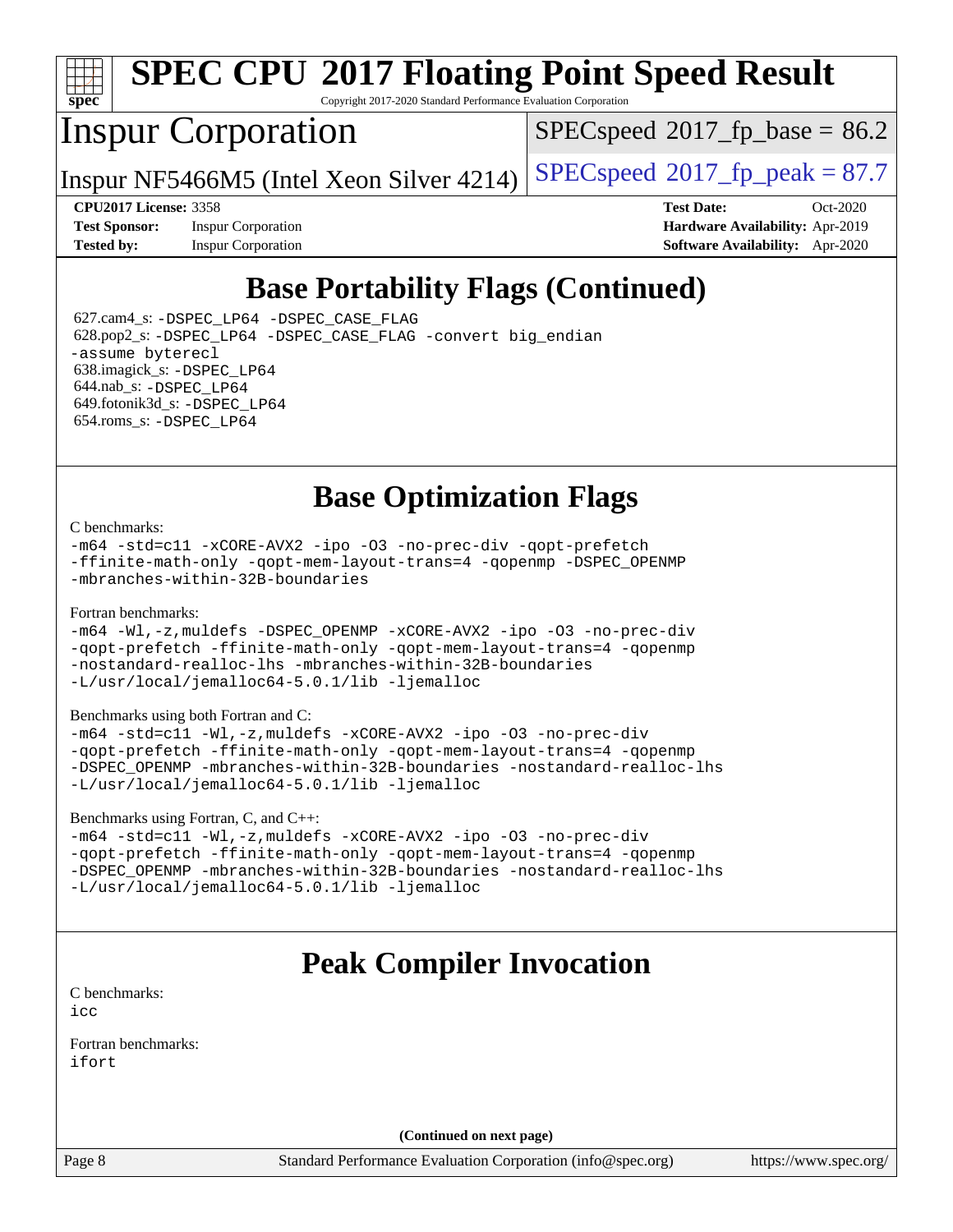

# **[SPEC CPU](http://www.spec.org/auto/cpu2017/Docs/result-fields.html#SPECCPU2017FloatingPointSpeedResult)[2017 Floating Point Speed Result](http://www.spec.org/auto/cpu2017/Docs/result-fields.html#SPECCPU2017FloatingPointSpeedResult)**

Copyright 2017-2020 Standard Performance Evaluation Corporation

## Inspur Corporation

 $SPECspeed^{\circ}2017\_fp\_base = 86.2$  $SPECspeed^{\circ}2017\_fp\_base = 86.2$ 

Inspur NF5466M5 (Intel Xeon Silver 4214)  $SPECspeed^{\circ}2017_f$  $SPECspeed^{\circ}2017_f$  peak = 87.7

**[Test Sponsor:](http://www.spec.org/auto/cpu2017/Docs/result-fields.html#TestSponsor)** Inspur Corporation **[Hardware Availability:](http://www.spec.org/auto/cpu2017/Docs/result-fields.html#HardwareAvailability)** Apr-2019 **[Tested by:](http://www.spec.org/auto/cpu2017/Docs/result-fields.html#Testedby)** Inspur Corporation **[Software Availability:](http://www.spec.org/auto/cpu2017/Docs/result-fields.html#SoftwareAvailability)** Apr-2020

**[CPU2017 License:](http://www.spec.org/auto/cpu2017/Docs/result-fields.html#CPU2017License)** 3358 **[Test Date:](http://www.spec.org/auto/cpu2017/Docs/result-fields.html#TestDate)** Oct-2020

# **[Peak Compiler Invocation \(Continued\)](http://www.spec.org/auto/cpu2017/Docs/result-fields.html#PeakCompilerInvocation)**

[Benchmarks using both Fortran and C](http://www.spec.org/auto/cpu2017/Docs/result-fields.html#BenchmarksusingbothFortranandC): [ifort](http://www.spec.org/cpu2017/results/res2020q4/cpu2017-20201109-24371.flags.html#user_CC_FCpeak_intel_ifort_8111460550e3ca792625aed983ce982f94888b8b503583aa7ba2b8303487b4d8a21a13e7191a45c5fd58ff318f48f9492884d4413fa793fd88dd292cad7027ca) [icc](http://www.spec.org/cpu2017/results/res2020q4/cpu2017-20201109-24371.flags.html#user_CC_FCpeak_intel_icc_66fc1ee009f7361af1fbd72ca7dcefbb700085f36577c54f309893dd4ec40d12360134090235512931783d35fd58c0460139e722d5067c5574d8eaf2b3e37e92)

[Benchmarks using Fortran, C, and C++:](http://www.spec.org/auto/cpu2017/Docs/result-fields.html#BenchmarksusingFortranCandCXX) [icpc](http://www.spec.org/cpu2017/results/res2020q4/cpu2017-20201109-24371.flags.html#user_CC_CXX_FCpeak_intel_icpc_c510b6838c7f56d33e37e94d029a35b4a7bccf4766a728ee175e80a419847e808290a9b78be685c44ab727ea267ec2f070ec5dc83b407c0218cded6866a35d07) [icc](http://www.spec.org/cpu2017/results/res2020q4/cpu2017-20201109-24371.flags.html#user_CC_CXX_FCpeak_intel_icc_66fc1ee009f7361af1fbd72ca7dcefbb700085f36577c54f309893dd4ec40d12360134090235512931783d35fd58c0460139e722d5067c5574d8eaf2b3e37e92) [ifort](http://www.spec.org/cpu2017/results/res2020q4/cpu2017-20201109-24371.flags.html#user_CC_CXX_FCpeak_intel_ifort_8111460550e3ca792625aed983ce982f94888b8b503583aa7ba2b8303487b4d8a21a13e7191a45c5fd58ff318f48f9492884d4413fa793fd88dd292cad7027ca)

**[Peak Portability Flags](http://www.spec.org/auto/cpu2017/Docs/result-fields.html#PeakPortabilityFlags)**

Same as Base Portability Flags

**[Peak Optimization Flags](http://www.spec.org/auto/cpu2017/Docs/result-fields.html#PeakOptimizationFlags)**

[C benchmarks](http://www.spec.org/auto/cpu2017/Docs/result-fields.html#Cbenchmarks):

619.lbm\_s: basepeak = yes

638.imagick\_s: basepeak = yes

 644.nab\_s: [-m64](http://www.spec.org/cpu2017/results/res2020q4/cpu2017-20201109-24371.flags.html#user_peakCCLD644_nab_s_m64-icc) [-std=c11](http://www.spec.org/cpu2017/results/res2020q4/cpu2017-20201109-24371.flags.html#user_peakCCLD644_nab_s_std-icc-std_0e1c27790398a4642dfca32ffe6c27b5796f9c2d2676156f2e42c9c44eaad0c049b1cdb667a270c34d979996257aeb8fc440bfb01818dbc9357bd9d174cb8524) [-Wl,-z,muldefs](http://www.spec.org/cpu2017/results/res2020q4/cpu2017-20201109-24371.flags.html#user_peakEXTRA_LDFLAGS644_nab_s_link_force_multiple1_b4cbdb97b34bdee9ceefcfe54f4c8ea74255f0b02a4b23e853cdb0e18eb4525ac79b5a88067c842dd0ee6996c24547a27a4b99331201badda8798ef8a743f577) [-xCORE-AVX2](http://www.spec.org/cpu2017/results/res2020q4/cpu2017-20201109-24371.flags.html#user_peakCOPTIMIZE644_nab_s_f-xCORE-AVX2) [-ipo](http://www.spec.org/cpu2017/results/res2020q4/cpu2017-20201109-24371.flags.html#user_peakCOPTIMIZE644_nab_s_f-ipo) [-O3](http://www.spec.org/cpu2017/results/res2020q4/cpu2017-20201109-24371.flags.html#user_peakCOPTIMIZE644_nab_s_f-O3) [-no-prec-div](http://www.spec.org/cpu2017/results/res2020q4/cpu2017-20201109-24371.flags.html#user_peakCOPTIMIZE644_nab_s_f-no-prec-div) [-qopt-prefetch](http://www.spec.org/cpu2017/results/res2020q4/cpu2017-20201109-24371.flags.html#user_peakCOPTIMIZE644_nab_s_f-qopt-prefetch) [-ffinite-math-only](http://www.spec.org/cpu2017/results/res2020q4/cpu2017-20201109-24371.flags.html#user_peakCOPTIMIZE644_nab_s_f_finite_math_only_cb91587bd2077682c4b38af759c288ed7c732db004271a9512da14a4f8007909a5f1427ecbf1a0fb78ff2a814402c6114ac565ca162485bbcae155b5e4258871) [-qopt-mem-layout-trans=4](http://www.spec.org/cpu2017/results/res2020q4/cpu2017-20201109-24371.flags.html#user_peakCOPTIMIZE644_nab_s_f-qopt-mem-layout-trans_fa39e755916c150a61361b7846f310bcdf6f04e385ef281cadf3647acec3f0ae266d1a1d22d972a7087a248fd4e6ca390a3634700869573d231a252c784941a8) [-qopenmp](http://www.spec.org/cpu2017/results/res2020q4/cpu2017-20201109-24371.flags.html#user_peakCOPTIMIZE644_nab_s_qopenmp_16be0c44f24f464004c6784a7acb94aca937f053568ce72f94b139a11c7c168634a55f6653758ddd83bcf7b8463e8028bb0b48b77bcddc6b78d5d95bb1df2967) [-DSPEC\\_OPENMP](http://www.spec.org/cpu2017/results/res2020q4/cpu2017-20201109-24371.flags.html#suite_peakCOPTIMIZE644_nab_s_DSPEC_OPENMP) [-mbranches-within-32B-boundaries](http://www.spec.org/cpu2017/results/res2020q4/cpu2017-20201109-24371.flags.html#user_peakEXTRA_COPTIMIZE644_nab_s_f-mbranches-within-32B-boundaries) [-L/usr/local/jemalloc64-5.0.1/lib](http://www.spec.org/cpu2017/results/res2020q4/cpu2017-20201109-24371.flags.html#user_peakEXTRA_LIBS644_nab_s_jemalloc_link_path64_1_cc289568b1a6c0fd3b62c91b824c27fcb5af5e8098e6ad028160d21144ef1b8aef3170d2acf0bee98a8da324cfe4f67d0a3d0c4cc4673d993d694dc2a0df248b) [-ljemalloc](http://www.spec.org/cpu2017/results/res2020q4/cpu2017-20201109-24371.flags.html#user_peakEXTRA_LIBS644_nab_s_jemalloc_link_lib_d1249b907c500fa1c0672f44f562e3d0f79738ae9e3c4a9c376d49f265a04b9c99b167ecedbf6711b3085be911c67ff61f150a17b3472be731631ba4d0471706)

[Fortran benchmarks](http://www.spec.org/auto/cpu2017/Docs/result-fields.html#Fortranbenchmarks):

 603.bwaves\_s: [-m64](http://www.spec.org/cpu2017/results/res2020q4/cpu2017-20201109-24371.flags.html#user_peakFCLD603_bwaves_s_m64-icc) [-Wl,-z,muldefs](http://www.spec.org/cpu2017/results/res2020q4/cpu2017-20201109-24371.flags.html#user_peakEXTRA_LDFLAGS603_bwaves_s_link_force_multiple1_b4cbdb97b34bdee9ceefcfe54f4c8ea74255f0b02a4b23e853cdb0e18eb4525ac79b5a88067c842dd0ee6996c24547a27a4b99331201badda8798ef8a743f577) [-prof-gen](http://www.spec.org/cpu2017/results/res2020q4/cpu2017-20201109-24371.flags.html#user_peakPASS1_FFLAGSPASS1_LDFLAGS603_bwaves_s_prof_gen_5aa4926d6013ddb2a31985c654b3eb18169fc0c6952a63635c234f711e6e63dd76e94ad52365559451ec499a2cdb89e4dc58ba4c67ef54ca681ffbe1461d6b36)(pass 1) [-prof-use](http://www.spec.org/cpu2017/results/res2020q4/cpu2017-20201109-24371.flags.html#user_peakPASS2_FFLAGSPASS2_LDFLAGS603_bwaves_s_prof_use_1a21ceae95f36a2b53c25747139a6c16ca95bd9def2a207b4f0849963b97e94f5260e30a0c64f4bb623698870e679ca08317ef8150905d41bd88c6f78df73f19)(pass 2) -DSPEC SUPPRESS OPENMP -DSPEC OPENMP [-ipo](http://www.spec.org/cpu2017/results/res2020q4/cpu2017-20201109-24371.flags.html#user_peakPASS1_FOPTIMIZEPASS2_FOPTIMIZE603_bwaves_s_f-ipo) [-xCORE-AVX2](http://www.spec.org/cpu2017/results/res2020q4/cpu2017-20201109-24371.flags.html#user_peakPASS2_FOPTIMIZE603_bwaves_s_f-xCORE-AVX2) [-O3](http://www.spec.org/cpu2017/results/res2020q4/cpu2017-20201109-24371.flags.html#user_peakPASS1_FOPTIMIZEPASS2_FOPTIMIZE603_bwaves_s_f-O3) [-no-prec-div](http://www.spec.org/cpu2017/results/res2020q4/cpu2017-20201109-24371.flags.html#user_peakPASS1_FOPTIMIZEPASS2_FOPTIMIZE603_bwaves_s_f-no-prec-div) [-qopt-prefetch](http://www.spec.org/cpu2017/results/res2020q4/cpu2017-20201109-24371.flags.html#user_peakPASS1_FOPTIMIZEPASS2_FOPTIMIZE603_bwaves_s_f-qopt-prefetch) [-ffinite-math-only](http://www.spec.org/cpu2017/results/res2020q4/cpu2017-20201109-24371.flags.html#user_peakPASS1_FOPTIMIZEPASS2_FOPTIMIZE603_bwaves_s_f_finite_math_only_cb91587bd2077682c4b38af759c288ed7c732db004271a9512da14a4f8007909a5f1427ecbf1a0fb78ff2a814402c6114ac565ca162485bbcae155b5e4258871) [-qopt-mem-layout-trans=4](http://www.spec.org/cpu2017/results/res2020q4/cpu2017-20201109-24371.flags.html#user_peakPASS1_FOPTIMIZEPASS2_FOPTIMIZE603_bwaves_s_f-qopt-mem-layout-trans_fa39e755916c150a61361b7846f310bcdf6f04e385ef281cadf3647acec3f0ae266d1a1d22d972a7087a248fd4e6ca390a3634700869573d231a252c784941a8) [-qopenmp](http://www.spec.org/cpu2017/results/res2020q4/cpu2017-20201109-24371.flags.html#user_peakPASS2_FOPTIMIZE603_bwaves_s_qopenmp_16be0c44f24f464004c6784a7acb94aca937f053568ce72f94b139a11c7c168634a55f6653758ddd83bcf7b8463e8028bb0b48b77bcddc6b78d5d95bb1df2967) [-nostandard-realloc-lhs](http://www.spec.org/cpu2017/results/res2020q4/cpu2017-20201109-24371.flags.html#user_peakEXTRA_FOPTIMIZE603_bwaves_s_f_2003_std_realloc_82b4557e90729c0f113870c07e44d33d6f5a304b4f63d4c15d2d0f1fab99f5daaed73bdb9275d9ae411527f28b936061aa8b9c8f2d63842963b95c9dd6426b8a) [-mbranches-within-32B-boundaries](http://www.spec.org/cpu2017/results/res2020q4/cpu2017-20201109-24371.flags.html#user_peakEXTRA_FOPTIMIZE603_bwaves_s_f-mbranches-within-32B-boundaries) [-L/usr/local/jemalloc64-5.0.1/lib](http://www.spec.org/cpu2017/results/res2020q4/cpu2017-20201109-24371.flags.html#user_peakEXTRA_LIBS603_bwaves_s_jemalloc_link_path64_1_cc289568b1a6c0fd3b62c91b824c27fcb5af5e8098e6ad028160d21144ef1b8aef3170d2acf0bee98a8da324cfe4f67d0a3d0c4cc4673d993d694dc2a0df248b) [-ljemalloc](http://www.spec.org/cpu2017/results/res2020q4/cpu2017-20201109-24371.flags.html#user_peakEXTRA_LIBS603_bwaves_s_jemalloc_link_lib_d1249b907c500fa1c0672f44f562e3d0f79738ae9e3c4a9c376d49f265a04b9c99b167ecedbf6711b3085be911c67ff61f150a17b3472be731631ba4d0471706)

649.fotonik3d\_s: Same as 603.bwaves\_s

654.roms\_s: basepeak = yes

[Benchmarks using both Fortran and C](http://www.spec.org/auto/cpu2017/Docs/result-fields.html#BenchmarksusingbothFortranandC):

```
-m64 - std = c11 -W1, -z, multdefs -prof-qen(pass 1)-prof-use(pass 2) -ipo -xCORE-AVX2 -O3 -no-prec-div
-qopt-prefetch -ffinite-math-only -qopt-mem-layout-trans=4
```
**(Continued on next page)**